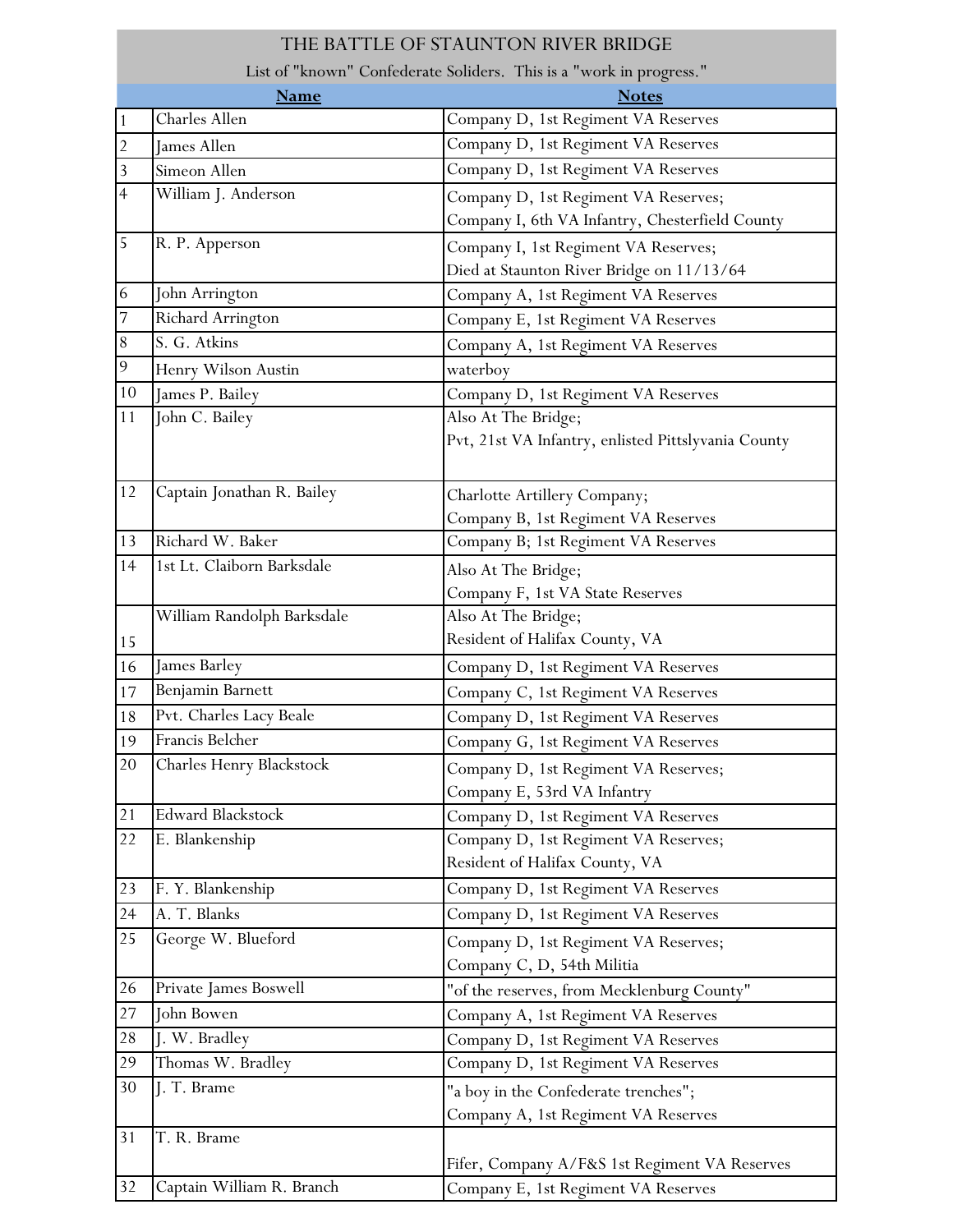| 33 | Rev. Hugh A. Brown             | Also At The Bridge, Drakes Branch Home Guard;    |
|----|--------------------------------|--------------------------------------------------|
|    |                                | Resident of Halifax County, VA                   |
| 34 | Robert Elisha Brown            | Company D, 1st Regiment VA Reserves              |
| 35 | Alexander Bruce                | "of Berry Hillwas one of the heroes"             |
| 36 | R. D. Bunton                   | Company D, 1st Regiment VA Reserves;             |
|    |                                | Resident of Halifax County, VA                   |
| 37 | W. H. Bunton                   | Also At The Bridge;                              |
|    |                                | Company E, 1st Regiment VA Reserves              |
| 38 | Rev. John M. Burke             | Died in the battle; age 28                       |
| 39 | W. S. Burks                    | Company E, 1st Regiment VA Reserves              |
| 40 | D. B. Burton                   | Company G, 1st Regiment VA Reserves              |
| 41 | R. A. Burton                   | Company E, 1st Regiment VA Reserves              |
| 42 | H. C. Calvert                  | 19th Regiment (City of Richmond) also known as   |
|    |                                | the 2nd Regiment VA State Reserves               |
|    |                                | Wounded in the battle                            |
| 43 | Ludson Cardwell                | Also At The Bridge;                              |
|    |                                | Resident of Halifax County, VA                   |
| 44 | Pvt. Robert Hart Carlton       | Company D, E, 1st Regiment VA Reserves           |
| 45 | D. Carr                        | Company E, 1st Regiment VA Reserves              |
| 46 | Robert (or R. T) Carr          | Company D, 1st Regiment VA Reserves              |
| 47 | John Peter Mattauer Carrington | Also At The Bridge;                              |
|    |                                | Age 16, student at Halifax Academy               |
| 48 | Dr. George Cabell Carrington   | Colonel Coleman's surgeon;                       |
|    |                                | 6th Cavalry Regimental Surgeon                   |
| 49 | Jack Carter                    | Died in the battle                               |
| 50 | John W. Cassada                | Company D, 1st Regiment VA Reserves              |
| 51 | J. Chandler                    | Company E, 1st Regiment VA Reserves;             |
|    |                                | Wounded in the battle                            |
| 52 | W. B. Chandler                 | Company D, 1st Regiment VA Reserves;             |
|    |                                | Resident of Halifax County, VA                   |
| 53 | Henry Watson Chaney            | Company E, 1st Regiment VA Reserves              |
| 54 | J. H. Chappell                 | Company E, 1st Regiment VA Reserves              |
| 55 | Thomas B. Clardy               | Company D, 1st Regiment VA Reserves              |
| 56 | Corporal James B. Coates       | Company D, 1st Regiment VA Reserves              |
| 57 | Colonel Henry E. Coleman       | 12th North Carolina Infantry                     |
| 58 | Dr. John Clark Coleman         | Captain, Company H, 20th VA Infantry             |
| 59 | Dr. Isaac Coles                | Also At The Bridge;                              |
|    |                                | Company G, 6th Regiment VA Cavalry               |
| 60 | William Coles, 1st Sergeant    | Company D, 1st Regiment VA Reserves              |
| 61 | James T. Collins               | Company B, 1st (Farinholt's) VA Reserves         |
| 62 | C. T. Conner                   | Company D, 1st (Farinholt's) VA Reserves         |
| 63 | Henry Conner                   | Company D, 1st Regiment VA Reserves;             |
|    |                                | Resident of Halifax County, VA                   |
| 64 | Isaac Conner                   | Company B, 3rd VA Regiment, W. B. Hurt Captain   |
|    |                                | Company E, 53rd VA Regiment, B. L. Farinholt Col |
| 65 | Samuel Allen Conner            | Company D, 1st Regiment VA Reserves              |
| 66 | 1st Lt. James H. Cook          | Company C, 1st State Regiment, 2nd Class Militia |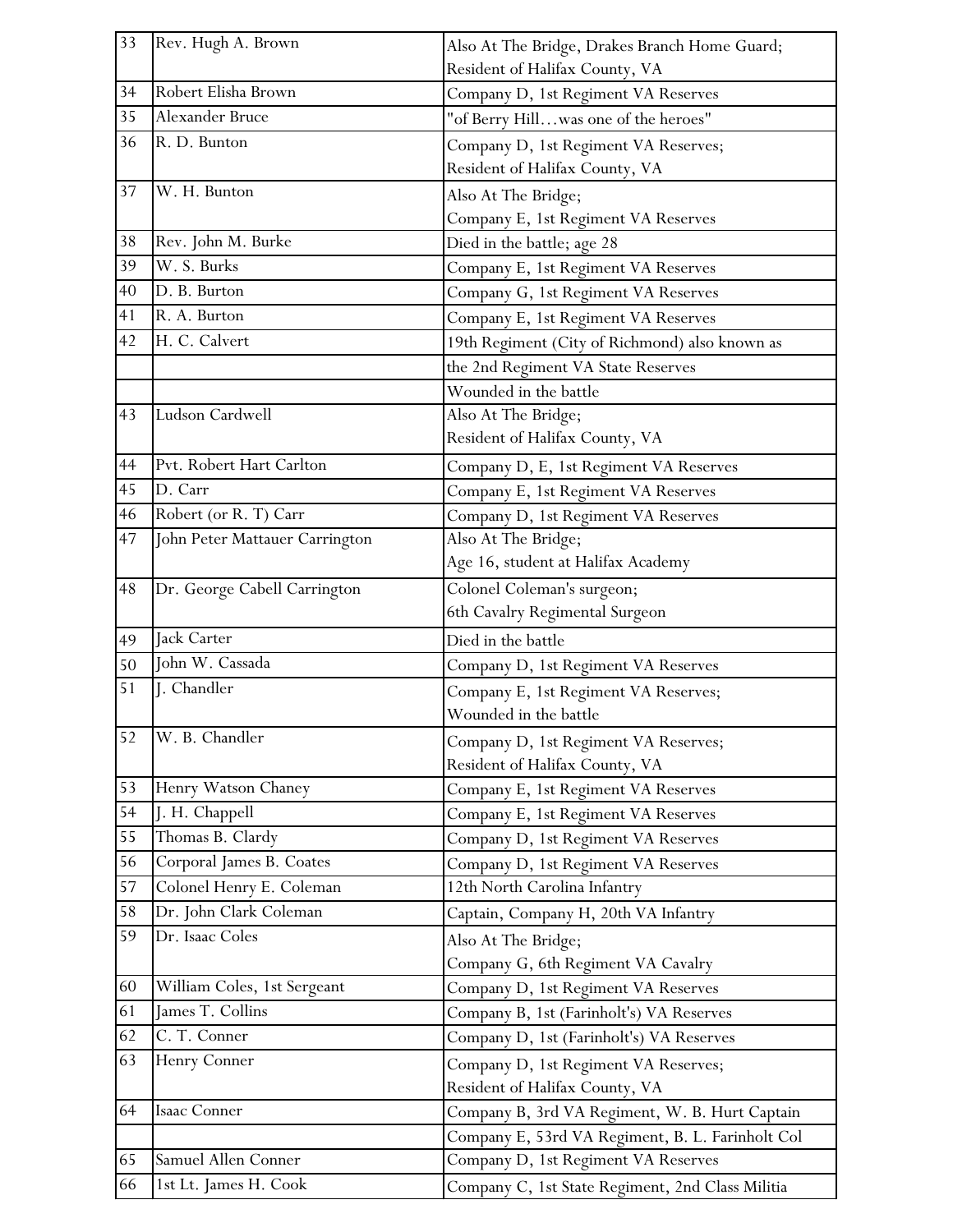|        |                                   | (City of Richmond) formerly 1st VA Reserves |
|--------|-----------------------------------|---------------------------------------------|
|        |                                   | Wounded in the battle                       |
| 67     | Major Cooper                      | Memphis                                     |
| 68     | David Abraham Copal               | Company I, 44th Regiment of VA Infantry     |
|        |                                   | Mossingford Rifles                          |
| 69     | Dabney Cosby, Jr. (Sr.)           | Also At The Bridge;                         |
|        |                                   | Company A, 53rd VA Infantry                 |
| 70     | Henry Covington                   | Company D, 1st Regiment VA Reserves;        |
|        |                                   | Resident of Halifax County, VA              |
| 71     | Henry T. Covington                | Company D, 1st Regiment VA Reserves         |
| 72     | John Covington                    | Company D, 1st Regiment VA Reserves         |
| 73     | Eppa C. Crews                     | Company D, 1st Regiment VA Reserves         |
| 74     | R. L. Crowder                     | Company C, 1st Regiment VA Reserves         |
| 75     | J. M. Crutchfield                 | Company C, 1st Regiment VA Reserves;        |
|        |                                   | Resident of Forksville, Mecklenburg County  |
| 76     | T. R. Crutchfield                 | Company C, 1st Regiment VA Reserves         |
| $77\,$ | Edwin Washington Cumbie           | Company F, 53rd VA Infantry                 |
| 78     | Col. John Buchanan Danforth       | Company A, 1st Regiment, 2nd Class Militia  |
| 79     | Robert Dalton                     | Company D, 1st Regiment VA Reserves;        |
|        |                                   | Resident of Halifax County, VA              |
| 80     | W. Dalton                         | Company E, 1st Regiment VA Reserves         |
| 81     | W. J. Dalton                      | Company D, 1st Regiment VA Reserves;        |
|        |                                   | Resident of Halifax County, VA              |
| 82     | James B. Davis                    | Company E, 1st Regiment VA Reserves         |
| 83     | W. H. Davis                       | Company C, 1st Regiment VA Reserves;        |
|        |                                   | Died at Staunton River Bridge on 11/13/64   |
| 84     | Walter J. Davis                   | Company D, 1st Regiment VA Reserves;        |
|        |                                   | Resident of Halifax County, VA              |
| 85     | James Walker Dejarnette           | Company D, 1st Regiment VA Reserves         |
|        |                                   | Captain Collins Company Cavalry             |
| 86     | L. J. Dejennette                  | Company D, 1st Regiment VA Reserves         |
| $87\,$ | M. Dennis                         | Company E, 1st Regiment VA Reserves         |
| 88     | Benjamin G. Dickerson (Dickinson) | Company B, 1st Regiment VA Reserves         |
| 89     | Monroe Worth Dickerson            | Drakes Branch Home Guard                    |
| 90     | William Henry Dillon              | Captain Walter Hays Otey's Company,         |
|        |                                   | Danville Arsenal                            |
|        |                                   | Killed in the battle                        |
| 91     | Richard Dunaway                   |                                             |
| 92     | Charles Lee Dunkley               | Assistant Surgeon CSA;                      |
|        |                                   | Company F, 34th VA Infantry                 |
| 93     | J. T. Eason                       | 17th Mississippi Regiment of Cold Water, MS |
| 94     | Capt. Paul Carrington Edmunds     | "Paul Edmondsreported to me";               |
|        |                                   | Company A, 53rd VA Infantry                 |
| 95     | Samuel V. Elam                    | Company B, 1st Regiment VA Reserves         |
| 96     | 3rd Cpl. Thomas Ellington         | Company D, 1st Regiment VA Reserves         |
| 97     | J. Elliott                        | Company E, 1st Regiment VA Reserves         |
| 98     | John J. Evans                     | Company C, 1st Regiment VA Reserves         |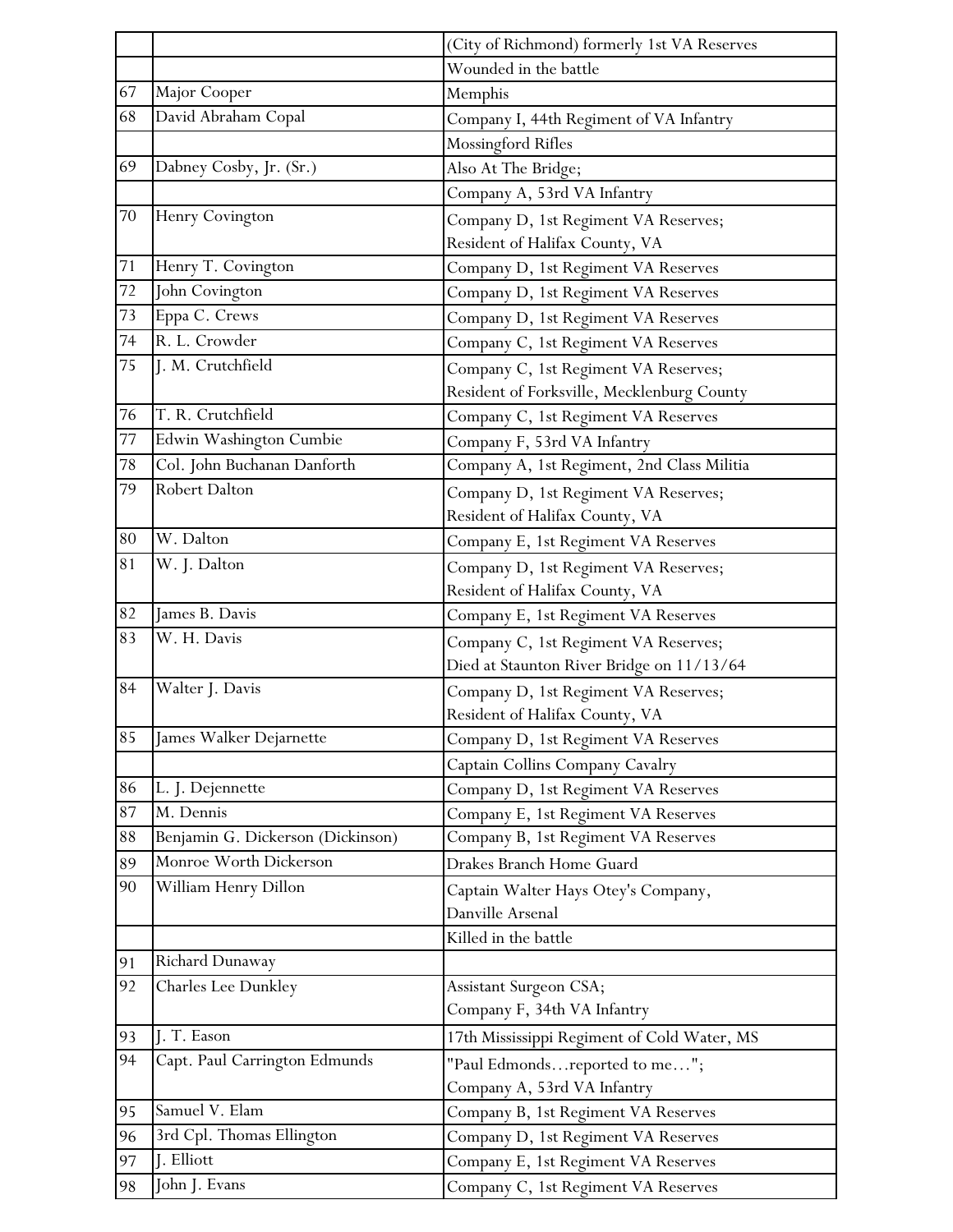| 99  | Colonel Thomas J. Evans            | 19th Regiment (City of Richmond) also known as |
|-----|------------------------------------|------------------------------------------------|
|     |                                    | the 2nd Regiment VA State Reserves             |
|     | 100 Capt. Benjamin Lyons Farinholt | Promoted to colonel on 8/12/64;                |
|     |                                    | 53rd VA Infantry                               |
|     | 101 L. M. Farinholt                | Ordinance Sergeant                             |
|     | 102   J. T. Faris                  | Company G, 1st Regiment VA Reserves;           |
|     |                                    | Resident of Jonesboro, Nottoway County, VA     |
|     | 103 Archer Hubbard Farmer          | Also At The Bridge;                            |
|     |                                    | Company F, 16th VA Infantry                    |
|     | 104 James M. Farmer                | Company D, 1st Regiment VA Reserves            |
|     | 105 John Benjamin Faulkner         | Confederate Scout;                             |
|     |                                    | Company I, 6th Regiment VA Cavalry             |
|     | 106 Private Fenton                 | Maryland Artillery                             |
| 107 | Branch W. Ferrell                  | Company B, 1st Regiment VA Reserves            |
| 108 | E. P. Ferrell                      | Company D, 1st Regiment VA Reserves            |
| 109 | L.D. Fisher                        | Company D, 1st Regiment VA Reserves            |
|     | 110 Captain R. H. Fitzhugh         | Corps of Engineers, CSA                        |
| 111 | James Fletcher                     | 19th Regiment (City of Richmond) also known as |
|     |                                    | the 2nd Regiment VA State Reserves             |
|     |                                    | Wounded in the battle                          |
|     | 112 Col. Thomas S. Flournoy        | Company G, 6th Regiment VA Cavalry             |
|     |                                    | "sent message to Colonel Flournoy"             |
|     | 113 W. P. Ford                     | Company D, 1st Regiment VA Reserves            |
|     | 114 $G.$ W. Foster                 | Company D, 1st Regiment VA Reserves;           |
|     |                                    | Resident of Halifax County, VA                 |
|     | 115 Captain William W. Frazier     | "Captain Frazier, an experienced veteran";     |
|     |                                    | Company K, 1 VA Regiment of Light Artillery    |
|     | 116 William Gaines Friend          | Drakes Branch Home Guard;                      |
|     |                                    | Company B, 14th Regiment VA Cavalry;           |
|     |                                    | Company B, 1st Regiment VA Reserves            |
|     | 117 3rd Cpl. Thomas P. Gafford     | Company A, 1st Regiment VA Reserves            |
| 118 | John M. Galloway                   | Confederate Cavalryman                         |
| 119 | 3rd Sgt. David Gibbs               | Company E, 1st Regiment VA Reserves            |
| 120 | Henry Gillespie                    | Company A, 1st Regiment VA Reserves            |
| 121 | William H. Gillespie               | Company A, 1st Regiment VA Reserves            |
|     | 122 James T. Gilliam               | "16-year-old participate in the battle";       |
|     |                                    | Company B, 1st Regiment VA Reserves            |
|     | 123 Rev. W. T. Gilliam             | Drakes Branch Home Guard                       |
|     | 124 D. R. Glass                    | Company D, 1st Regiment VA Reserves            |
|     | 125 J.D. Glass                     | Company D, 1st Regiment VA Reserves            |
|     | 126 Melcijah T. Glass              | Company D, 1st Regiment VA Reserves            |
| 127 | William Glasscock                  | Comppany E, 1st Regiment VA Reserves           |
| 128 | William T. Glenn                   | Company A, 1st Regiment VA Reserves            |
|     | 129 John Y. Graves                 | Company A, 1st VA Reserves, Col. Farinholt     |
|     | 130 C. Gravett                     | Company E, 1st Regiment VA Reserves            |
| 131 | Abram P. Green                     | Company D, 1st Regiment VA Reserves            |
|     | 132 Pvt. James R. Gregory          | Company A, 1st VA Reserves, Col. Farinholt     |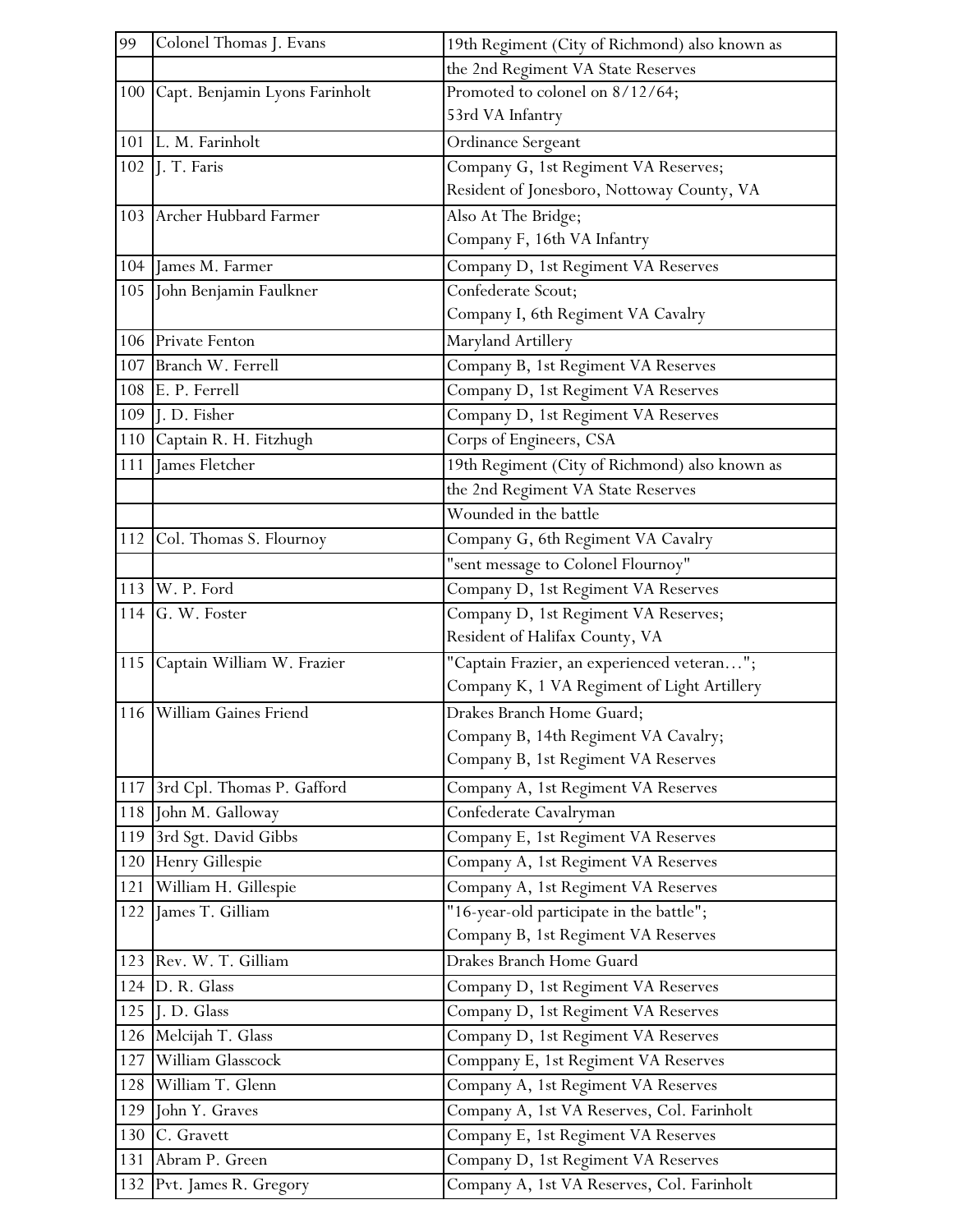|     | 133 2nd Cpl. William Henry Gregory  | 3rd VA Cavalry, 15 years old at time of battle; Company |
|-----|-------------------------------------|---------------------------------------------------------|
|     |                                     | C, 1st Regiment VA Reserves                             |
|     | 134 Richard Guthrie                 | Company D, 1st Regiment VA Reserves                     |
|     | 135 W. H. Guthrie                   | Company D, 1st Regiment VA Reserves                     |
|     | 136 Albert G. Hailey                | Compnay B, 1st Regiment VA Reserves                     |
|     | 137 E. R. Hall                      | Company E, 1st Regiment VA Reserves                     |
|     | 138 T. H. Hall                      | Company D, 1st Regiment VA Reserves;                    |
|     |                                     | Resident of Halifax County, VA                          |
|     | 139 Lieutenant Hall                 | 51st VA                                                 |
| 140 | James M. Hamlette                   | Bruce's Company VA Artillery                            |
| 141 | J. A. Hankley                       | Company D, 1st Regiment VA Reserves                     |
| 142 | John Harris                         | Company C, 1st Regiment VA Reserves                     |
|     | 143 Benjamin F. Harrison            | Company B, 1st Regiment VA Reserves                     |
| 144 | R. Hart                             | Company E, 1st Regiment VA Reserves                     |
|     | 145 2nd Cpl. John Tignal Hatchett   | Company B, 1st (Farinholt's) VA Reserves                |
|     | 146 David Hatchett                  | Company A, 1st Regiment VA Reserves                     |
|     | 147 M. N. Hawkins                   | Company D, 1st Regiment VA Reserves                     |
|     | 148 Richard C. Henderson<br>(listed | Company E, 1st Regiment VA Reserves                     |
|     | as R. K. Henderson in Weaver's)     |                                                         |
|     |                                     |                                                         |
|     | 149 $\vert$ . Hester                | Company E, 1st Regiment VA Reserves                     |
|     | 150 B. Hight                        | Company E, 1st Regiment VA Reserves                     |
| 151 | L. P. Hill                          | Company D, 1st Regiment VA Reserves                     |
| 152 | W. T. Hines                         | Company C, 1st Regiment VA Reserves                     |
|     | 153 A. J. Hite                      | Company C, 1st Regiment VA Reserves                     |
| 154 | John W. Hodges, 3rd Lieut.          | Company D, 1st Regiment VA Reserves                     |
| 155 | John W. Hodges                      | Company D, 1st Regiment VA Reserves                     |
|     | 156 Phillip Howerton                | Also At The Bridge                                      |
| 157 | William Phillip Howerton            | Also At The Bridge;                                     |
|     |                                     | Company E, 1st Regiment VA Reserves;                    |
|     |                                     | Resident of Halifax County, VA                          |
| 158 | Winfield Scott Howerton             | Company E, 1st VA Reserves                              |
|     |                                     |                                                         |
| 159 | Captain James A. Hoyt               | 1st Palmetto Sharpshooters of South Carolina            |
|     |                                     | Wounded in the battle                                   |
| 160 | Samuel Cornelius Hubbard            | Company D, 1st Regiment VA Reserves;                    |
|     |                                     | 3rd Cavalry, Company H                                  |
| 161 | Elijah D. Hudson                    | Company D, 1st Regiment VA Reserves                     |
| 162 | Henry G. Hudson                     | Company D, 1st Regiment VA Reserves                     |
| 163 | J. Hudson                           | Company D, 1st Regiment VA Reserves                     |
| 164 | William Hudson                      | Company D, 1st Regiment VA Reserves                     |
| 165 | William R. Hudson                   | Company D, 1st Regiment VA Reserves                     |
| 166 | John W. Hughes                      | Company D, 1st Regiment VA Reserves;                    |
|     |                                     | Resident of Halifax County, VA                          |
| 167 | William Hughes                      | Company D, 1st Regiment VA Reserves;                    |
|     |                                     | Resident of Halifax County, VA                          |
| 168 | Lieutenant C. D. Humphreys          | 1st Florida Battalion                                   |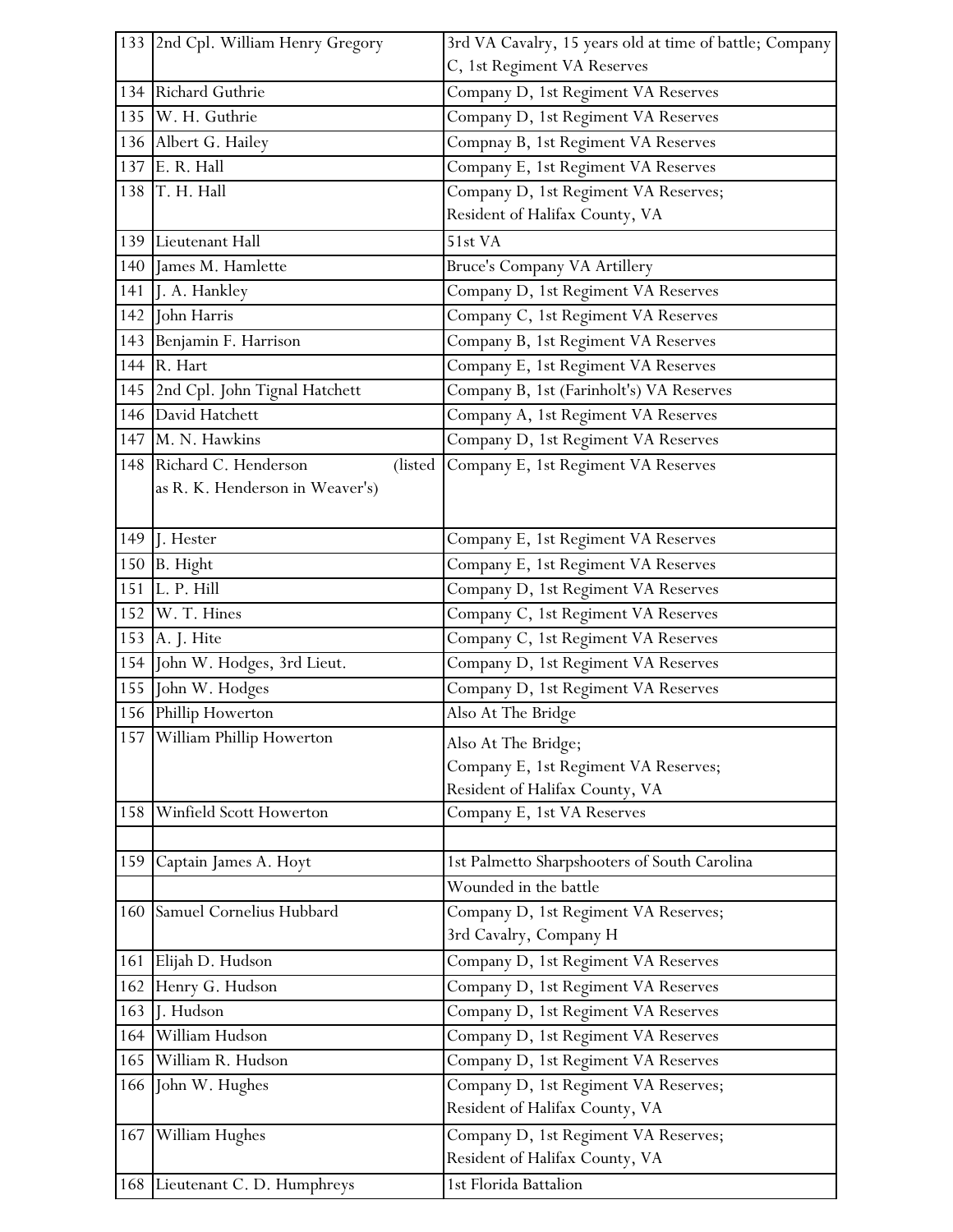|     | 169 William Bailey Hurt, Captain    | Company D, 1st Regiment VA Reserves        |
|-----|-------------------------------------|--------------------------------------------|
|     |                                     | Wounded in the battle                      |
|     | 170 Henry Joseph (Hal) Ingram       | "enteredat Kentuck Meeting House"          |
|     | 171 Francis (Frank) Irby            | Company D, 1st Regiment VA Reserves        |
|     | 172 H. C. Irby                      | Company D, 1st Regiment VA Reserves;       |
|     |                                     | Resident of Halifax County, VA             |
|     | 173 Lieut. Colonel Jackson          | "a wounded veteran of North Carolina       |
|     | 174 H. Jackson                      | Company F, 1st Regiment VA Reserves        |
|     | 175 R. R. Jackson                   | Company D, 1st Regiment VA Reserves        |
| 176 | Captain E. B. Jeffress              | Also At The Bridge;                        |
|     |                                     | Resident of Halifax County, VA             |
|     | 177 George Rhuphus Jones            | 14 years old at the time of the battle     |
| 178 | Elijah Jordan                       | Also At The Bridge;                        |
|     |                                     | Resident of Halifax County, VA             |
|     | 179 J. B. Keeling                   | Company A, 1st Regiment VA Reserves        |
|     | 180 C. E. Kent                      | Company E, 1st Regiment VA Reserves        |
|     | 181 Dr. J. B. King, Surgeon         | Also At The Bridge;                        |
|     |                                     | Resident of Halifax County, VA             |
|     | 182 W. H. Lacks                     | Company D, 1st Regiment VA Reserves        |
|     | 183 James Ansel Lacy                | Company D, 1st Regiment VA Reserves        |
|     | 184 Charles W. Lamberth             | Company A, 1st Regiment VA Reserves        |
|     | 185 J. B. Landrum                   | Company E, 1st Regiment VA Reserves        |
|     | 186 W. A. Landrum                   | Company E, 1st Regiment VA Reserves        |
|     | 187 R. L. Law                       | Company D, 1st Regiment VA Reserves;       |
|     |                                     | Resident of Halifax County, VA             |
|     | 188 W. R. Lawson                    | Company A, 1st Regiment VA Reserves        |
|     | 189   2nd Sgt. Thomas W. Leigh, Sr. | Company D, 1st Regiment VA Reserves        |
|     | 190 Lt. Thomas Watkins Leigh, Jr.   | Also At The Bridge, "17-year-old student"; |
|     |                                     | Company D, 1st Regiment VA Reserves        |
|     | 191   1st Cpl. Joseph Lett          | Company C, 1st Regiment Reserves           |
| 192 | Captain J. W. Lewis                 | Company E, 1st Regiment VA Reserves        |
|     | 193 Thomas Ligeon                   | Company A, 1st Regiment VA Reserves        |
| 194 | G. W. Link                          | Company E, 1st Regiment VA Reserves        |
|     | 195 Richard V. Lipscomb             | Company B, 1st Regiment VA Reserves        |
| 196 | W. H. Llewellyn                     | Also At The Bridge;                        |
|     |                                     | Resident of Halifax County, VA             |
|     | 197 Lawson B. Long                  | Company E, 1st Regiment VA Reserves        |
|     | 198 T. R. Lynch                     | Company C, 1st Regiment VA Reserves        |
|     | 199 W. A. Mallett                   | Company E, 1st Regiment VA Reserves        |
| 200 | Captain William C. Marshall         | Fauquier (Stribling) Artillery;            |
|     |                                     | in Halifax County recovering from wounds   |
| 201 | James J. Martin                     | Company D, 1st Regiment VA Reserves        |
| 202 | James Mathews                       | Company C, 1st Regiment VA Reserves        |
| 203 | James M. McCargo                    | Company B, 1st Regiment VA Reserves        |
| 204 | Robert McGhee                       | Company D, 1st Regiment VA Reserves;       |
|     |                                     | Resident of Halifax County, VA             |
|     | 205 Henry T. McKenney               | Company D, K, 1st Regiment VA Reserves     |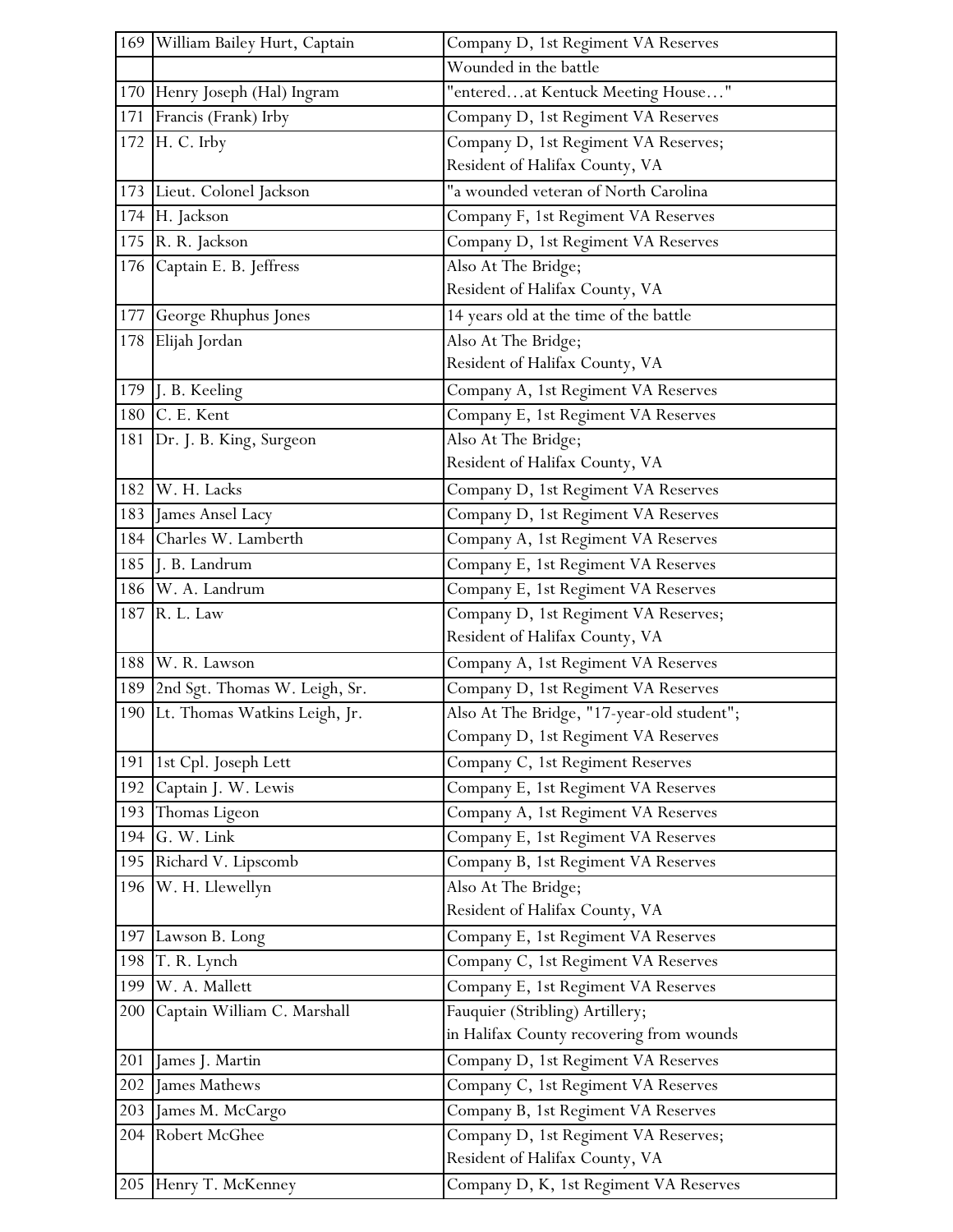|     | 206 G. H. McKenny              | Company D, 1st Regiment VA Reserves                 |
|-----|--------------------------------|-----------------------------------------------------|
|     | 207 Henry F. McKinney          | Company K, 1st Farinholt's VA Reserves              |
|     | 208 Isaiah W. McKinney         | Company D, 1st Regiment VA Reserves;                |
|     |                                | Resident of Halifax County, VA                      |
| 209 | John B. McPhail                |                                                     |
| 210 | Captain Paul McPhail           | Also At The Bridge;                                 |
|     |                                | Company D, 1st Regiment VA Reserves                 |
|     | 211 James Medley               | Also At The Bridge;                                 |
|     |                                | Company A, 53rd VA Infantry                         |
|     | 212 Sgt. Theophilus F. Meece   | Company K, 5th Texas Infantry, Springfield TX       |
|     | 213 Beverly Milner             | Company D, 1st Regiment VA Reserves                 |
|     | 214 Robert Montgomery          | Company C, 1st Regiment VA Reserves                 |
|     | 215 G. C. Moon                 | Company D, 1st Regiment VA Reserves                 |
|     | 216 1st Lt. J. G. Moon (Moom)  | Company F, 13th Mississippi                         |
|     | 217 E. Moore                   | Company E, 1st Regiment VA Reserves                 |
|     | 218 J. W. Moore                | Company E, 1st Regiment VA Reserves                 |
|     | 219 Lt. James Madison Moore    | Company D, 1st Regiment VA Reserves;                |
|     |                                | Company H, 53rd VA Infantry                         |
|     | 220 T. G. Moorefield           | Company D, 1st Regiment VA Reserves                 |
|     | 221 Sgt. Thomas W. Moorefield  | Company D, 1st Regiment VA Reserves;                |
|     |                                | Resident of Halifax County, VA                      |
|     | 222 $\vert$ J. P. Morris       | Company D, 1st Regiment VA Reserves;                |
|     |                                | Resident of Halifax County, VA                      |
|     | 223 James Motley               | Company D, 1st Regiment VA Reserves                 |
|     | 224 Murry                      | Negro carriage driver of Richard Logan, brought     |
|     |                                | Colonel Henry E. Coleman to bridge                  |
| 225 | George Nash                    | Company C, 1st Regiment VA Reserves                 |
| 226 | J. Nash                        | Company E, 1st Regiment VA Reserves                 |
|     | 227 Ned                        | "black Confederate", body servant to Thomas Watkins |
|     | 228 1st Lt. Abraham P. Newbill | Leigh, Jr.<br>Company D, 1st Regiment VA Reserves   |
| 229 | Samuel Clay Newcomb            | 56th VA, resident of Charlotte County               |
| 230 | Jesse Nichols                  | Company D, 1st Regiment VA Reserves                 |
| 231 | R. B. Noblin                   | Company D, 1st Regiment VA Reserves                 |
| 232 | Jesse F. Oslin                 | Company A, 1st Regiment VA Reserves                 |
| 233 | John H. Overby                 | Company B, 1st Regiment VA Reserves                 |
| 234 | W. J. Overton                  | Company D, 1st Regiment VA Reserves;                |
|     |                                | Resident of Halifax County, VA                      |
| 235 | Charlie E. Owen                | Also At The Bridge;                                 |
|     |                                | Resident of Halifax County, VA                      |
|     | 236 H. M. Owen                 | Company D, 1st Regiment VA Reserves                 |
| 237 | W. T. Owen                     | Company E, 1st Regiment VA Reserves                 |
| 238 | William Owen                   | Company A, 1st Regiment VA Reserves                 |
| 239 | Giles D. Palmer                | Company D, 1st Regiment VA Reserves                 |
| 240 | S. D. Palmer                   | Company D, 1st Regiment VA Reserves                 |
| 241 | John C. Paris                  |                                                     |
| 242 | Sgt. William A. Penick         | Company D, 1st Regiment VA Reserves                 |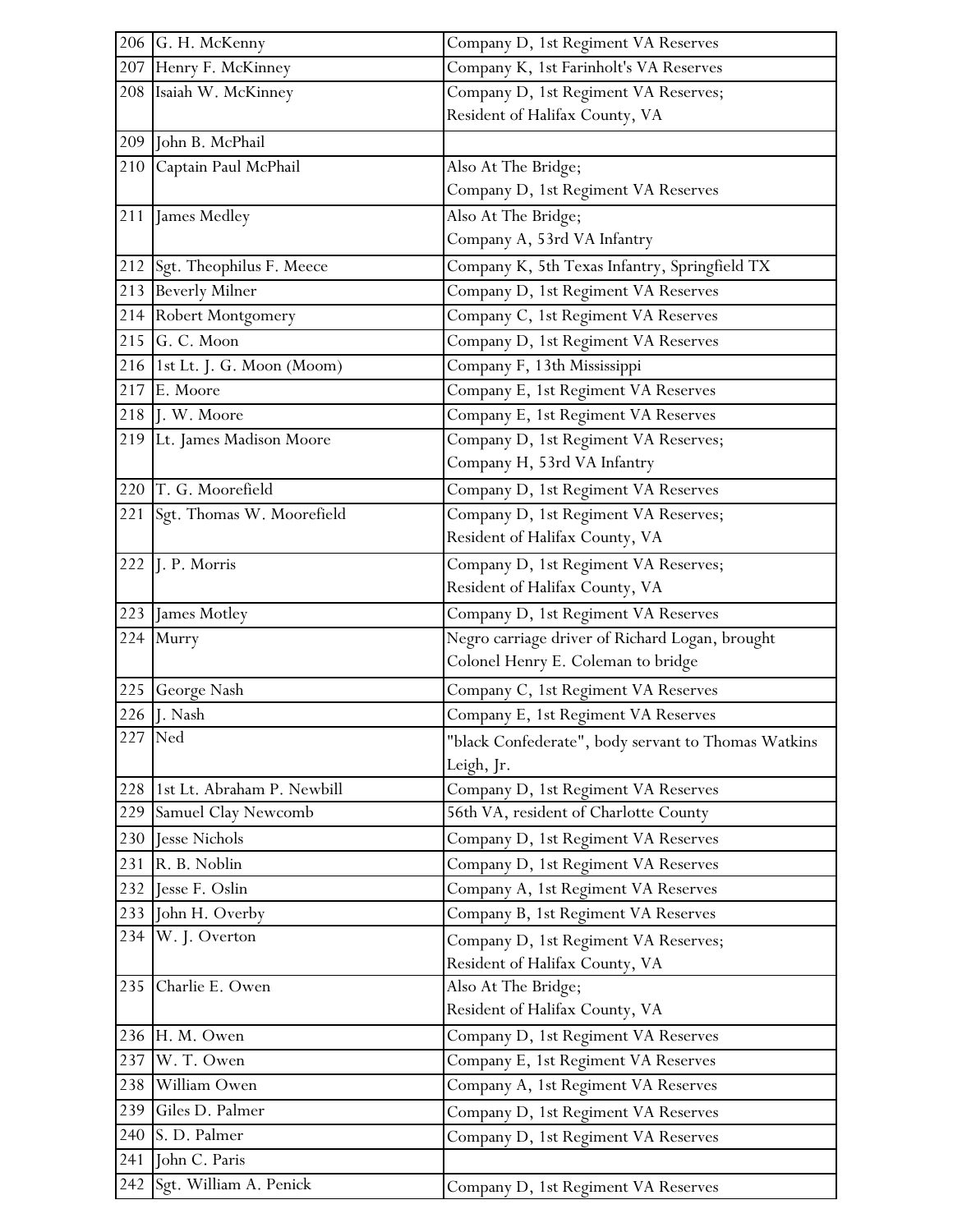|     | 243 Henry L. Perkins         | Company D, 1st Regiment VA Reserves                   |
|-----|------------------------------|-------------------------------------------------------|
| 244 | J. H. Phillips               | Company A, 1st Regiment VA Reserves                   |
| 245 | Josiah Smith Pleasants       | Also At The Bridge;                                   |
|     |                              | Company D, 1st Regiment VA Reserves                   |
|     | 246 R. L. Poindexter         | Company D, 1st Regiment VA Reserves                   |
|     | 247 T. F. Poindexter         | Company d, 1st Regiment VA Reserves                   |
|     | 248 Isaac Powell             | Company D, 1st Regiment VA Reserves                   |
|     | 249 John Henry Powell        | Also At The Bridge, John Powell Academy;              |
|     |                              | Company D, 1st Regiment VA Reserves                   |
|     | 250 Joseph W. Powell         | Company D, 1st Regiment VA Reserves                   |
| 251 | Taylor H. Powell             | Company D, 1st Regiment VA Reserves;                  |
|     |                              | Resident of Halifax County, VA                        |
|     | 252 Captain Henry Pride      | Ordinance Department, Va Local Defense Troops,        |
|     |                              | Clarksville VA                                        |
|     | 253 W. G. Pringle            | Company D, 1st Regiment VA Reserves                   |
|     | 254 N. H. Pruden             | Company D, 1st Regiment VA Reserves                   |
|     | 255 John Henry Puckett       | Company D, 1st Regiment VA Reserves;                  |
|     |                              | Resident of Halifax County, VA                        |
|     | 256 R. Puryear               | Company E, 1st Regiment VA Reserves                   |
| 257 | William Puryear              | Company C, 1st Regiment VA Reserves                   |
|     | 258 Lt. Robert Ragland       |                                                       |
| 259 | Joel Jackson Ragsdale        | Company D, 1st Regiment VA Reserves;                  |
|     |                              | Resident of Halifax County, VA                        |
|     | 260 L. W. Rainey             | Company C, 1st Regiment VA Reserves                   |
| 261 | J. G. Reece                  | Company E, 1st Regiment VA Reserves                   |
| 262 | T. Richardson                | Company E, 1st Regiment VA Reserves                   |
|     | 263 W. E. Richardson         | Company E, 1st Regiment VA Reserves                   |
|     | 264 J. H. Rickman            | Company D, 1st Regiment VA Reserves                   |
|     | 265 Captain James E. Riddick | Company A, 1st State Regiment, 2nd Class Militia;     |
|     |                              | Company K, 1st Regiment VA Reserves,                  |
|     |                              | Wounded in the battle                                 |
|     | 266 R. E. Rives              | Company D, 1st Regiment VA Reserves                   |
|     | 267 Alexander Roberts        | Company G, 1st Regiment VA Reserves                   |
| 268 | Joseph Robertson             | Company D, 1st Regiment VA Reserves                   |
| 269 | W. W. Robertson              | Company D, 1st Regiment VA Reserves                   |
|     | 270 J. T. Robey              | Company D, 1st Regiment VA Reserves                   |
|     | 271 R. W. Robey              | Company D, 1st Regiment VA Reserves;                  |
|     |                              | Residentof Halifax County, VA                         |
| 272 | John Enders Robinson, Sr.    | "Charge of Cannon to guard Staunton River Bridge--one |
|     |                              | of youngest Confederates", Born: 7/10/51              |
|     |                              |                                                       |
| 273 | C. M. Royster                | Company E, 1st Regiment VA Reserves                   |
| 274 | J. Rudd                      | Company E, 1st Regiment VA Reserves                   |
| 275 | Charles H. Russell           | stationed at the Ordinance Depot, Clarksville VA      |
|     |                              | originally member of Washington Light Infantry        |
|     |                              | Wounded in the battle                                 |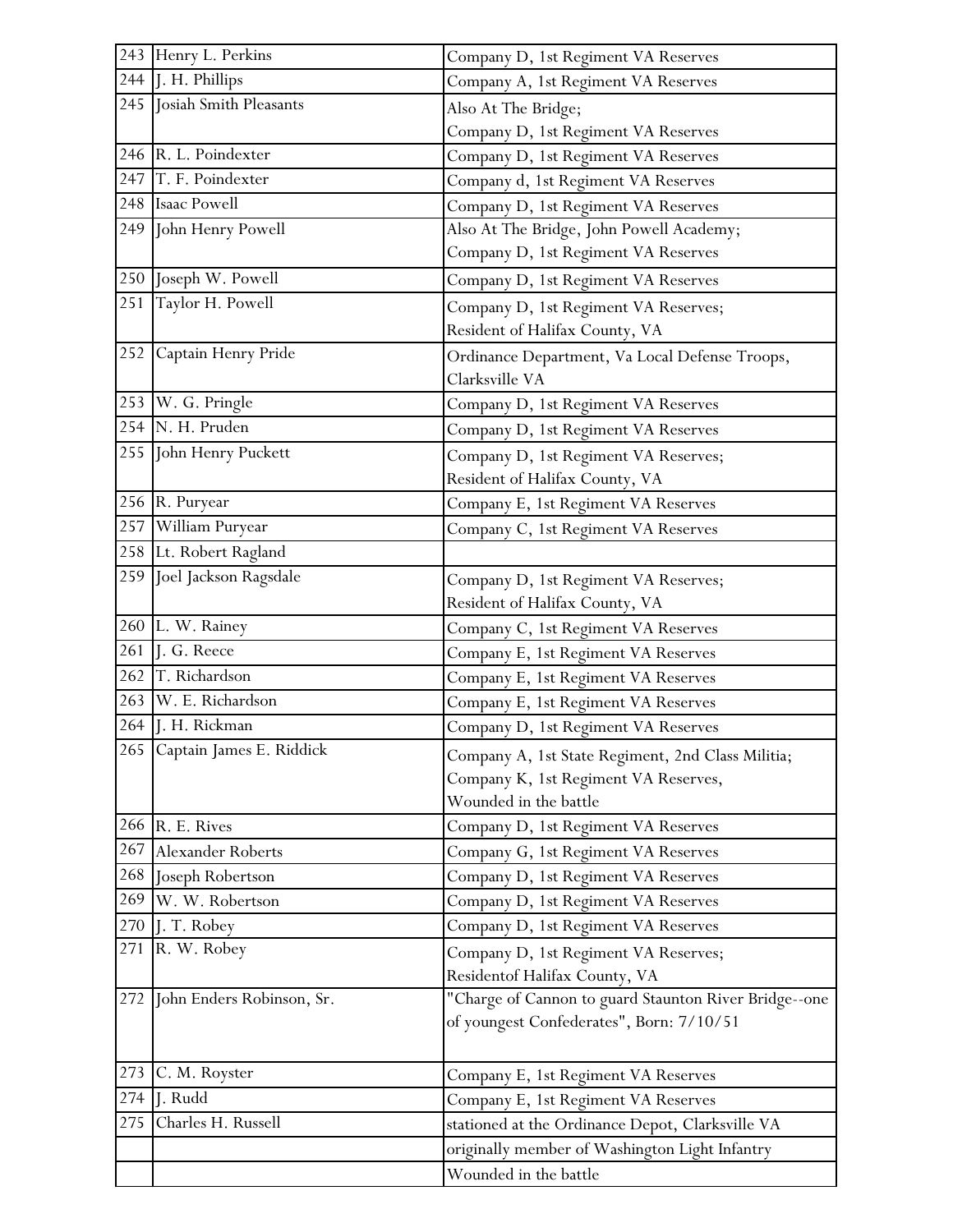|            | 276 Jacob Saunders                | Company D, 1st Regiment VA Reserves;                  |
|------------|-----------------------------------|-------------------------------------------------------|
|            |                                   | Resident of Halifax County, VA                        |
|            | 277 2nd Sgt. James Saunders       | Company D, 1st Regiment VA Reserves                   |
|            | 278 Amos Seay                     | Company D, 1st Regiment VA Reserves;                  |
|            |                                   | Resident of Halifax County, VA                        |
|            | 279 Alexander Nelson Seymour      | Also At The Bridge; age 14                            |
|            |                                   | Company D, 1st Regiment VA Reserves                   |
|            | 280 Fountain Mills Sibley         |                                                       |
|            |                                   | Company A, Capt. Nathan Penick's Light Artillery;     |
|            |                                   | Company E, 1st Regiment VA Reserves                   |
| 281        | William J. Sims                   | Company K (Pettus Guards), 13th Mississippi Reg.      |
|            |                                   | Wounded in the battle                                 |
|            | 282 Harrel Sizemore               | Company A, 1st Regiment VA Reserves                   |
|            | 283 Robert Leonard Skelton        | Company B, 1st VA Regiment Reserve Forces             |
| 284        | William "Billy" Skelton           | Company B, 1st Regiment VA Reserves                   |
| 285        | J. T. Smallman                    | Company D, 1st Regiment VA Reserves                   |
| 286        | Jacob Smart                       | Company E, 1st Regiment VA Reserves                   |
| 287        | W. T. Smead                       | Company E, 1st Regiment VA Reserves                   |
|            | 288 Barksdale Wimbish Smith       | Company E, 1st VA Reserves                            |
|            | 289 R. C. Smith                   | Company E, 1st Regiment VA Reserves                   |
|            | 290 William H. Smith              | Company C, 1st Regiment VA Reserves                   |
|            | 291 W. T. Sneed                   | Company D, 1st Regiment VA Reserves;                  |
|            |                                   | Resident of Halifax County, VA                        |
|            | 292 Benjamin Solomon              | Company E, 1st Regiment VA Reserves                   |
| 293        | Rev. Jonathan D. Southall         | Drakes Branch Home Guard                              |
| 294        | William D. Spencer                | Company D, 1st Regiment VA Reserves                   |
| 295<br>296 | J. Strange                        | Company E, 1st Regiment VA Reserves                   |
|            | Thomas J. Strange<br>J. E. Street | Company E, 1st Regiment VA Reserves                   |
| 297<br>298 | Dr. John William Sutphin          | Company D, 1st Regiment VA Reserves                   |
| 299        | Daniel Taylor Swisher             | Killed in the battle, age 45                          |
|            |                                   | age 13; Boys Brigade, Company I, 3rd Light Artillery, |
|            | 300 Capt. Robert Walton Sydnor    | Rockbridge Co.<br>Company F, 1st Regiment VA Reserves |
| 301        | Billey W. Talley                  | QM Sgt. F&S                                           |
| 302        | J. K. Talley                      | Company A, 1st Regiment VA Reserves                   |
| 303        | Joseph D. Tatum                   | Company E, 1st Regiment VA Reserves                   |
| 304        | James Taylor                      | Company C, 1st Regiment VA Reserves                   |
| 305        | J. W. Terry                       | Company D, 1st Regiment VA Reserves                   |
| 306        | O.D. Thompson                     | Company C, 1st Regiment VA Reserves                   |
| 307        | W. S. Thompson                    | Commissary Sgt. F&S                                   |
|            | 308 Albert G. Towler, Jr.         | Company B, 1st Regiment VA Reserves                   |
|            | 309 Rev. David L. Traynham        | Also At The Bridge;                                   |
|            |                                   | Resident of Halifax County, VA                        |
| 310        | J. W. Tuck                        | Company E, 1st Regiment VA Reserves                   |
| 311        | 2nd Sgt. R. C. Tuck               | Company E, 1st Regiment VA Reserves                   |
| 312        | W. S. Tuck                        | Company E, 1st Regiment VA Reserves                   |
| 313        | 4th Cpl. James Harrison Tucker    | Company D, 1st Regiment VA Reserves                   |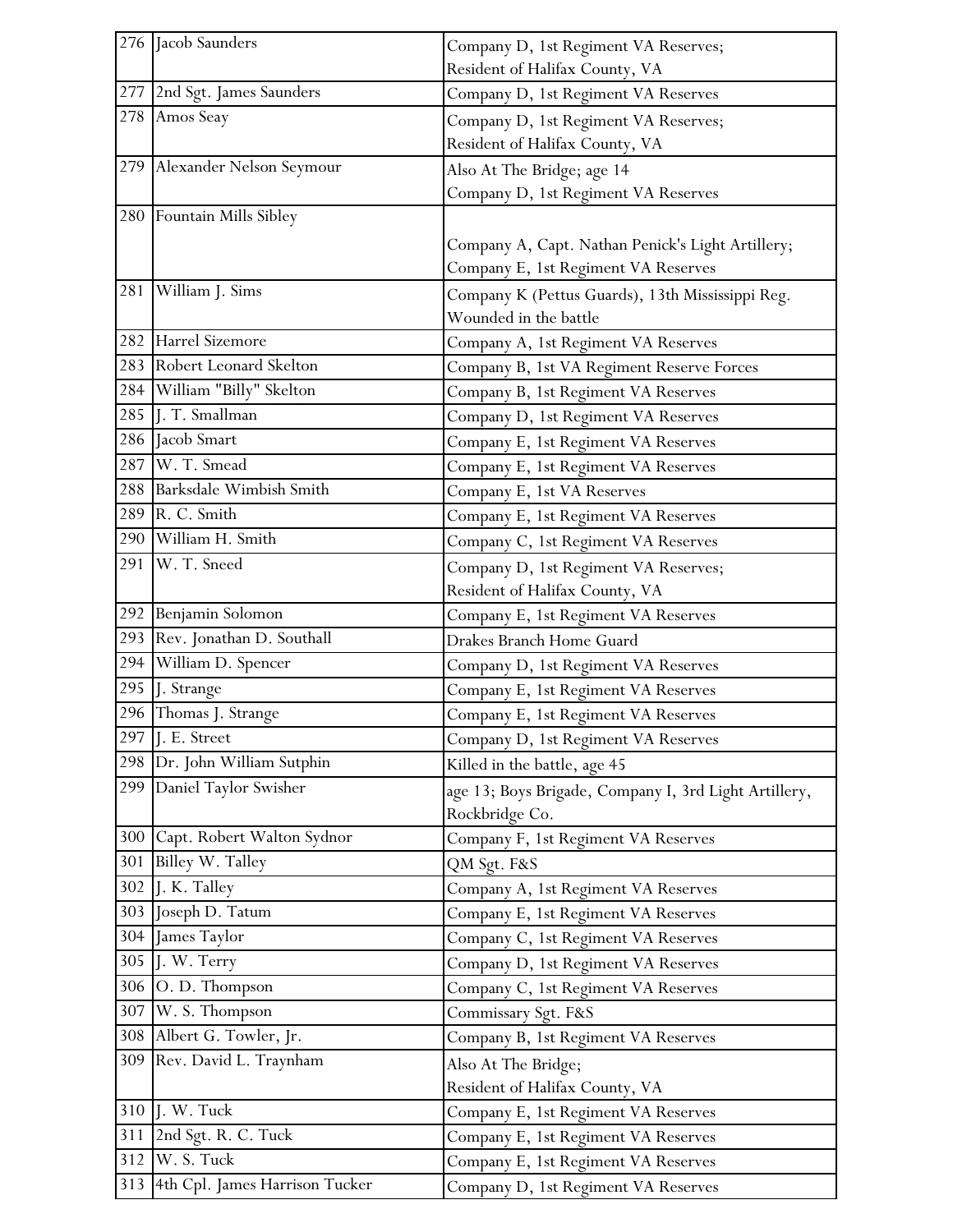|     | 314 A. Tune                              | Company E, 1st Regiment VA Reserves               |
|-----|------------------------------------------|---------------------------------------------------|
|     | 315 D. G. Turner                         | Company E, 1st Regiment VA Reserves               |
|     | 316 John Abraham Vassar                  | Also At The Bridge;                               |
|     |                                          | Company D, 1st Regiment VA Reserves               |
|     | 317 Captain Henry E. Vaughan             | Drakes Branch Home Guard                          |
| 318 | 1st Cpl. James O. Vaughan                | Company D, 1st Regiment VA Reserves               |
|     | 319 D. D. Walker                         | Company C, 1st Regiment VA Reserves               |
|     | 320 D. R. Walker                         | Company C, 1st Regiment VA Reserves               |
|     | 321 Sgt. James E. Walker                 | Company C, K, 1st State Regiment,                 |
|     |                                          | 2nd Class Militia                                 |
|     |                                          | Killed in the battle                              |
|     | 322 George H. Wallace                    | Company B, 1st Regiment VA Reserves               |
|     | 323 D. N. Waller                         | Company D, 1st Regiment VA Reserves               |
|     | 324 Evan D. Waller                       | Company D, 1st Regiment VA Reserves               |
|     | 325 1st Sgt. R. W. Watkins               | Company E, 1st Regiment VA Reserves               |
|     | 326 Edwin Brooke Watson                  | Company A, 1st Regiment VA Reserves               |
|     | 327 Samuel Watson                        | Company C, 1st Regiment VA Reserves               |
|     | 328 2nd Lt. Charles Anderson Weatherford | Company D, 1st Regiment VA Reserves               |
|     |                                          |                                                   |
|     | 329 Lt. William Thomas Weatherford       | Company D, 1st Regiment VA Reserves;              |
|     |                                          | Resident of Halifax County, VA                    |
|     | 330 Charles Wells                        | Company C, 1st Regiment VA Reserves               |
| 331 | George Henry Wells                       | Company E, 1st VA Reserves                        |
| 332 | J. C. West                               | Company D, 1st Regiment VA Reserves               |
|     | 333 James W. Whitlow                     | Also At The Bridge;                               |
|     |                                          | Company E, 1st Regiment VA Reserves               |
|     | 334 W. C. Whitlow                        | Company E, 1st Regiment VA Reserves               |
|     | 335 William C. Whitworth                 | Company D, 1st Regiment VA Reserves               |
|     | 336 James Edward Wilborne                |                                                   |
| 337 | L. B. Wiles                              | Company A, 1st Regiment VA Reserves               |
| 338 | J. O. Wilkerson                          | Company E, 1st Regiment VA Reserves               |
| 339 | Thomas H. Wilkerson                      | Captain Walter Hays Otey's Company,               |
|     |                                          | Danville Arsenal                                  |
|     |                                          | Killed in the battle                              |
| 340 | George Berryman Wilkins                  | Also At The Bridge;                               |
|     |                                          | age 73, enlisted in the Reserves from Rustburg in |
|     |                                          | Campbell County                                   |
| 341 | E. T. Williams                           | Company A, 1st Regiment VA Reserves               |
| 342 | R. H. Williams                           | Company D, 1st Regiment VA Reserves               |
|     | 343 W. B. Wills                          | Company B, 1st Regiment VA Reserves;              |
|     |                                          | Sheriff of Charlotte County                       |
|     | 344 Lt. Bernard L. Wilson                | Company K, 1st State Regiment, 2nd Class Militia  |
|     |                                          | Wounded in the battle                             |
| 345 | Col. John Withers                        | "at the bridge at the time of the attack."        |
| 346 | Col. Robert Enoch Withers                | Commanding at Danville;                           |
|     |                                          | F&S 18th VA Infantry                              |
|     | 347 M. R. Womack                         | Company D, 1st Regiment VA Reserves               |